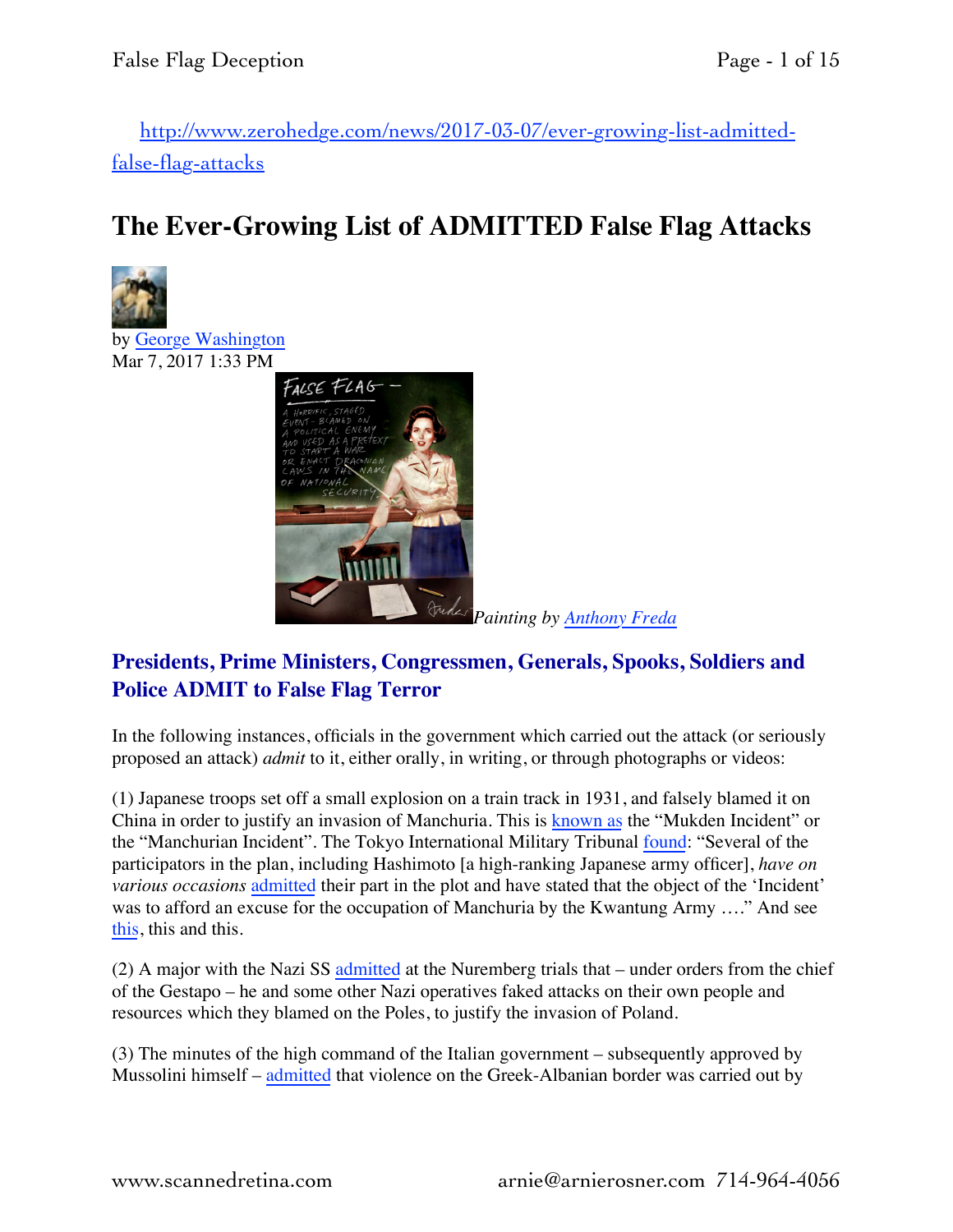Italians and falsely blamed on the Greeks, as an excuse for Italy's 1940 invasion of Greece.

(4) Nazi general Franz Halder also testified at the Nuremberg trials that Nazi leader Hermann Goering [admitted](http://en.wikipedia.org/wiki/Hermann_G%C3%B6ring#Possible_responsibility_for_the_Reichstag_fire) to setting fire to the German parliament building in 1933, and then falsely blaming the communists for the arson.

(5) Soviet leader Nikita Khrushchev [admitted](https://en.wikipedia.org/wiki/Shelling_of_Mainila) in writing that the Soviet Union's Red Army shelled the Russian village of Mainila in 1939 – while blaming the attack on Finland – as a basis for launching the "Winter War" against Finland. Russian president Boris Yeltsin [agreed](https://en.wikipedia.org/wiki/Shelling_of_Mainila) that Russia had been the aggressor in the Winter War.

(6) The Russian Parliament, current Russian president Putin and former Soviet leader Gorbachev all [admit](http://www.theguardian.com/world/2010/nov/26/russian-parliament-guilt-katyn-massacre) that Soviet leader Joseph Stalin ordered his secret police to execute 22,000 Polish army officers and civilians in 1940, and then falsely blamed it on the Nazis.

(7) The British government [admits](http://www.thedailybeast.com/articles/2010/09/19/mi6-attacked-jewish-refugee-ships-after-wwii.html) that – between 1946 and 1948 – it bombed 5 ships carrying Jews attempting to flee the Holocaust to seek safety in Palestine, set up a fake group called "Defenders of Arab Palestine", and then had the psuedo-group falsely claim responsibility for the bombings (and see [this](http://www.bbc.co.uk/news/uk-11378601), [this](http://www.thejc.com/news/uk-news/38520/operation-embarrass-you-bet-britains-secret-war-jews) and this).

(8) Israel [admits](http://www.ynetnews.com/Ext/Comp/ArticleLayout/CdaArticlePrintPreview/1,2506,L-3065838,00.html#n) that in 1954, an Israeli terrorist cell operating in Egypt planted bombs in several buildings, including U.S. diplomatic facilities, then left behind "evidence" implicating the Arabs as the culprits (one of the bombs detonated prematurely, allowing the Egyptians to identify the bombers, and several of the Israelis later confessed) (and see [this](http://www.stanford.edu/group/SHR/5-1/text/beinin.html) and [this](http://www.jewishvirtuallibrary.org/jsource/History/lavon.html)).

The U.S. Army does not believe this is an isolated incident. For example, the U.S. Army's School of Advanced Military Studies [said](http://www.washingtontimes.com/news/2001/sep/10/20010910-025319-6906r/) of Mossad (Israel's intelligence service):

"Ruthless and cunning. Has capability to target U.S. forces and make it look like a Palestinian/ Arab act."

(9) The CIA [admits](http://www.nytimes.com/library/world/mideast/041600iran-cia-index.html) that it hired Iranians in the 1950ʹs to pose as Communists and stage bombings in Iran in order to turn the country against its democratically-elected prime minister.

(10) The Turkish Prime Minister [admitted](http://books.google.com/books?id=SdubdhMwM1YC&pg=PA8&lpg=PA8&dq=the+riots+were+purportedly+in+response+to+a+september+5+1955+greek+bombing+attack+on+the+turkish+consulate&source=bl&ots=O7OKEmcJrF&sig=y4vdM7vHk8Z8g1jH4gXDHTXw400&hl=en&sa=X&ei=z2lKVIuEII3wgwTZ04HICA&ved=0CCQQ6AEwAQ#v=onepage&q=the%20riots%20were%20purportedly%20in%20response%20to%20a%20september%205%201955%20greek%20bombing%20attack%20on%20the%20turkish%20consulate&f=false) that the Turkish government carried out the 1955 bombing on a Turkish consulate in Greece – also damaging the nearby birthplace of the founder of modern Turkey – and blamed it on Greece, for the purpose of inciting and justifying anti-Greek violence.

(11) The British Prime Minister [admitted](http://www.washingtonsblog.com/2014/07/57-years-ago-u-s-britain-approved-use-islamic-extremists-topple-syrian-government.html) to his defense secretary that he and American president Dwight Eisenhower approved a plan in 1957 to carry out attacks in Syria and blame it on the Syrian government as a way to effect regime change.

(12) The former Italian Prime Minister, an Italian judge, and the [former head of Italian](http://www.guardian.co.uk/international/story/0,3604,462976,00.html)  [counterintelligence](http://www.guardian.co.uk/international/story/0,3604,462976,00.html) admit that [NATO, with the help of the Pentagon and CIA, carried out terror](http://en.wikipedia.org/wiki/Strategy_of_tension)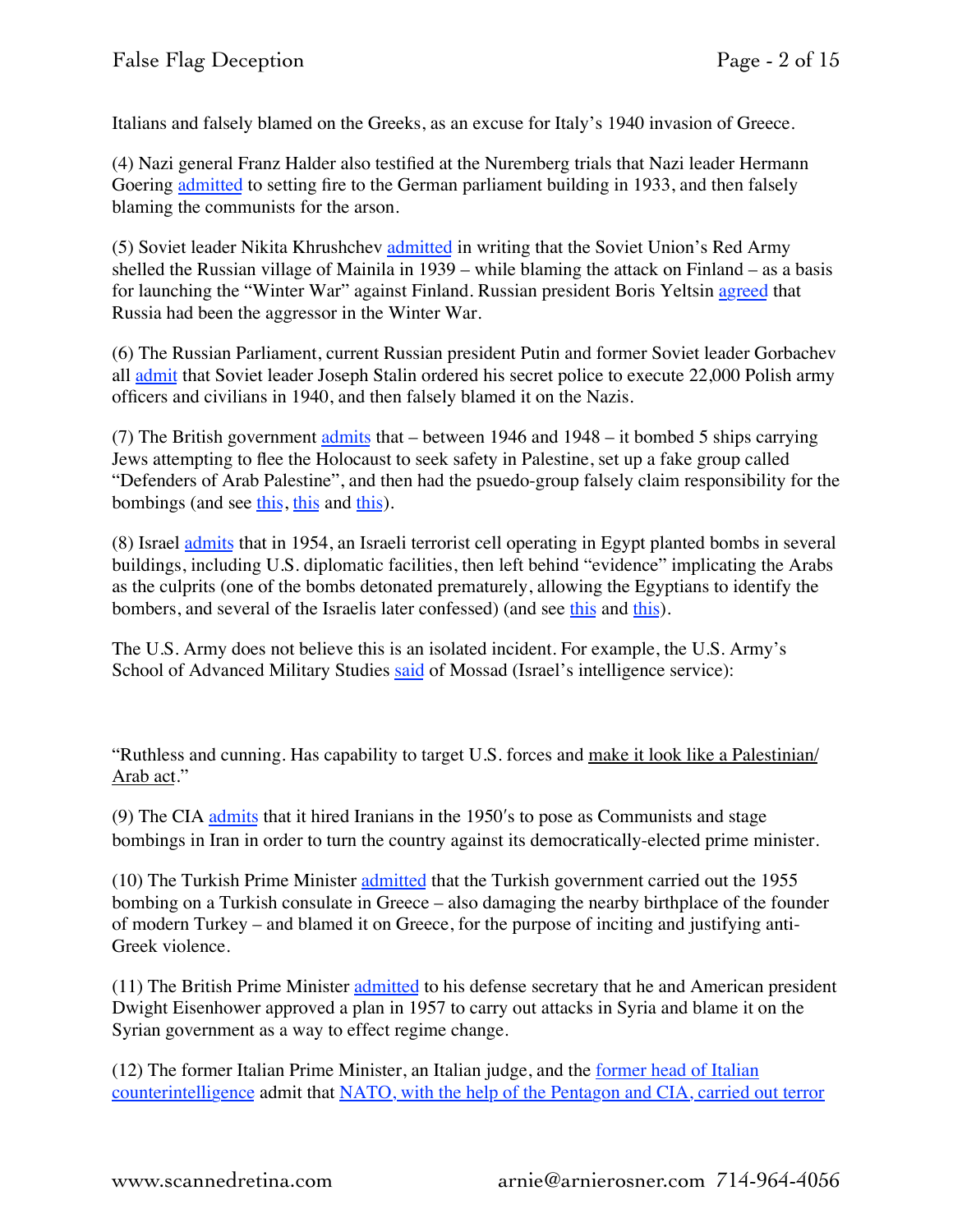[bombings in Italy and other European countries in the 1950s through the 1980s and blamed the](http://en.wikipedia.org/wiki/Strategy_of_tension)  [communists, in order to rally people's support for their governments in Europe in their fight](http://en.wikipedia.org/wiki/Strategy_of_tension)  [against communism](http://en.wikipedia.org/wiki/Strategy_of_tension).

As one participant in this formerly-secret program stated: ["You had to attack civilians, people,](http://web.archive.org/web/20051130003012/http://www.isn.ethz.ch/php/documents/collection_gladio/synopsis.htm)  [women, children, innocent people, unknown people far removed from any political game. The](http://web.archive.org/web/20051130003012/http://www.isn.ethz.ch/php/documents/collection_gladio/synopsis.htm)  [reason was quite simple. They were supposed to force these people, the Italian public, to turn to](http://web.archive.org/web/20051130003012/http://www.isn.ethz.ch/php/documents/collection_gladio/synopsis.htm)  [the state to ask for greater security"](http://web.archive.org/web/20051130003012/http://www.isn.ethz.ch/php/documents/collection_gladio/synopsis.htm) … [so that "a state of emergency could be declared, so people](https://video.search.yahoo.com/yhs/search;_ylt=AwrTca_5q89UIAwAVlsnnIlQ;_ylu=X3oDMTB0MzkwOG5yBHNlYwNzYwRjb2xvA2dxMQR2dGlkA1lIUzAwNF8x?p=bbc+gladio&hspart=mozilla&hsimp=yhs-001)  [would willingly trade part of their freedom for the security"](https://video.search.yahoo.com/yhs/search;_ylt=AwrTca_5q89UIAwAVlsnnIlQ;_ylu=X3oDMTB0MzkwOG5yBHNlYwNzYwRjb2xvA2dxMQR2dGlkA1lIUzAwNF8x?p=bbc+gladio&hspart=mozilla&hsimp=yhs-001) (and see [this\)](http://www.globalresearch.ca/articles/GAN412A.html) (Italy and other European countries subject to the terror campaign had joined NATO before the bombings occurred). And watch [this BBC special.](https://video.search.yahoo.com/yhs/search;_ylt=AwrTca_5q89UIAwAVlsnnIlQ;_ylu=X3oDMTB0MzkwOG5yBHNlYwNzYwRjb2xvA2dxMQR2dGlkA1lIUzAwNF8x?p=bbc+gladio&hspart=mozilla&hsimp=yhs-001) They also allegedly carried out terror attacks in [France,](http://en.wikipedia.org/wiki/Operation_Gladio)  [Belgium, Denmark, Germany, Greece, the Netherlands, Norway, Portugal, the UK,](http://en.wikipedia.org/wiki/Operation_Gladio) and other countries.

The CIA also stressed to the head of the Italian program that Italy needed to use the program to [control](https://video.search.yahoo.com/yhs/search;_ylt=AwrTca_5q89UIAwAVlsnnIlQ;_ylu=X3oDMTB0MzkwOG5yBHNlYwNzYwRjb2xvA2dxMQR2dGlkA1lIUzAwNF8x?p=bbc+gladio&hspart=mozilla&hsimp=yhs-001) *[internal](https://video.search.yahoo.com/yhs/search;_ylt=AwrTca_5q89UIAwAVlsnnIlQ;_ylu=X3oDMTB0MzkwOG5yBHNlYwNzYwRjb2xvA2dxMQR2dGlkA1lIUzAwNF8x?p=bbc+gladio&hspart=mozilla&hsimp=yhs-001)* [uprisings.](https://video.search.yahoo.com/yhs/search;_ylt=AwrTca_5q89UIAwAVlsnnIlQ;_ylu=X3oDMTB0MzkwOG5yBHNlYwNzYwRjb2xvA2dxMQR2dGlkA1lIUzAwNF8x?p=bbc+gladio&hspart=mozilla&hsimp=yhs-001)

False flag attacks carried out pursuant to this program include – by way of example only:

- The [murder of the Turkish Prime Minister](http://web.archive.org/web/20051130122600/http://www.isn.ethz.ch/php/documents/collection_gladio/chronology.htm) (1960)
- [Bombings in Portugal](http://web.archive.org/web/20051130122600/http://www.isn.ethz.ch/php/documents/collection_gladio/chronology.htm) (1966)
- The [Piazza Fontana massacre in Italy](http://web.archive.org/web/20051130122600/http://www.isn.ethz.ch/php/documents/collection_gladio/chronology.htm) (1969)
- [Terror attacks in Turkey](http://web.archive.org/web/20051130122600/http://www.isn.ethz.ch/php/documents/collection_gladio/chronology.htm) (1971)
- The [Peteano bombing in Italy](http://web.archive.org/web/20051130122600/http://www.isn.ethz.ch/php/documents/collection_gladio/chronology.htm) (1972)
- [Shootings in Brescia, Italy and a bombing on an Italian train](http://web.archive.org/web/20051130122600/http://www.isn.ethz.ch/php/documents/collection_gladio/chronology.htm) (1974)
- [Shootings in Istanbul, Turkey](http://web.archive.org/web/20051130122600/http://www.isn.ethz.ch/php/documents/collection_gladio/chronology.htm) (1977)
- The [Atocha massacre in Madrid, Spain](http://web.archive.org/web/20051130122600/http://www.isn.ethz.ch/php/documents/collection_gladio/chronology.htm) (1977)
- The [abduction and murder of the Italian Prime Minister](http://web.archive.org/web/20051130122600/http://www.isn.ethz.ch/php/documents/collection_gladio/chronology.htm) (1978) (and [see this\)](http://www.telegraph.co.uk/news/worldnews/1581425/US-envoy-admits-role-in-Aldo-Moro-killing.html)
- The [bombing of the Bologna railway station in Italy](http://web.archive.org/web/20051130122600/http://www.isn.ethz.ch/php/documents/collection_gladio/chronology.htm) (1980)
- [Shooting and killing 28 shoppers in Brabant county, Belgium \(](http://web.archive.org/web/20051130122600/http://www.isn.ethz.ch/php/documents/collection_gladio/chronology.htm)1985)

(13) In 1960, American Senator George Smathers [suggested](http://www.guardian.co.uk/theguardian/2012/aug/17/john-f-kennedy-fidel-castro) that the U.S. launch "a false attack made on Guantanamo Bay which would give us the excuse of actually fomenting a fight which would then give us the excuse to go in and [overthrow Castro]".

(14) Official State Department documents show that, in 1961, the head of the Joint Chiefs and other high-level officials [discussed](http://www.washingtonsblog.com/2010/02/nine-months-before-operation-northwoods-government-leaders-suggested-false-flag-terror-in-the-dominican-republic.html) blowing up a consulate in the Dominican Republic in order to justify an invasion of that country. The plans were not carried out, but they were all discussed as serious proposals.

(15) As admitted by the U.S. government, recently declassified documents show that in 1962, the American Joint Chiefs of Staff signed off on a plan to *blow up AMERICAN airplanes* (using an elaborate plan involving the switching of airplanes), and also to *commit terrorist acts on American soil*, and then to blame it on the Cubans in order to justify an invasion of Cuba. See the following [ABC news report;](http://abcnews.go.com/US/story?id=92662&page=1) [the official documents;](http://www.gwu.edu/%7Ensarchiv/news/20010430/northwoods.pdf) and watch [this interview w](http://www.youtube.com/watch?v=IygchZRJVXM)ith the former Washington Investigative Producer for ABC's World News Tonight with Peter Jennings.

(16) In 1963, the U.S. Department of Defense wrote a paper [promoting](http://en.wikipedia.org/wiki/Operation_Northwoods#Related_Operation_Mongoose_proposals) attacks on nations within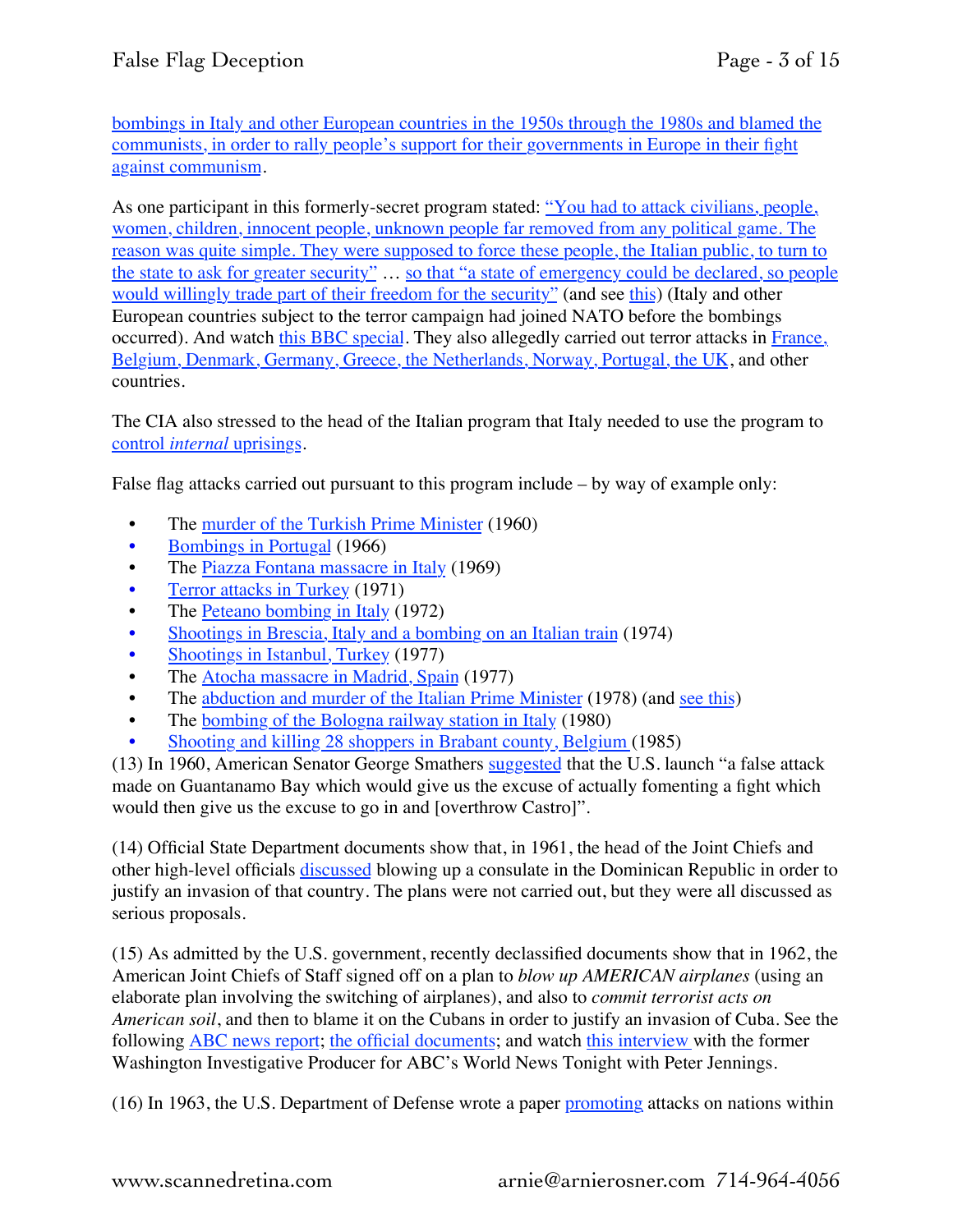the Organization of American States – such as Trinidad-Tobago or Jamaica – and then falsely blaming them on Cuba.

(17) The U.S. Department of Defense also [suggested](http://en.wikipedia.org/wiki/Operation_Northwoods#Related_Operation_Mongoose_proposals) covertly paying a person in the Castro government to attack the United States: "The only area remaining for consideration then would be to bribe one of Castro's subordinate commanders to initiate an attack on Guantanamo."

(18) A U.S. Congressional committee  $admitted that – as part of its "Cointelpro" campaign – the$ </u> FBI had used *many* provocateurs in the 1950s through 1970s to carry out violent acts and falsely blame them on political activists.

(19) A [top](http://en.wikipedia.org/wiki/Sabri_Yirmibe%C5%9Fo%C4%9Flu) Turkish general [admitted](http://www.hurriyetdailynews.com/default.aspx?pageid=438&n=turkey-burned-mosque-during-cyprus-war-gen-says-2010-09-24) that Turkish forces burned down a mosque on Cyprus in the 1970s and blamed it on their enemy. He [explained:](http://www.todayszaman.com/tz-web/news-222544-100-retired-general-confesses-to-burning-mosque-to-fire-up-public.html) "In Special War, certain *acts of sabotage are staged and blamed on the enemy* to increase public resistance. We did this on Cyprus; we even burnt down a mosque." In response to the surprised correspondent's incredulous look the general said, "I am giving an example".

(20) A [declassified](http://nsarchive.gwu.edu/NSAEBB/NSAEBB222/) 1973 CIA document [reveals](http://nsarchive.gwu.edu/NSAEBB/NSAEBB222/top10.pdf) a program to train foreign police and troops on how to make booby traps, pretending that they were training them on how to *investigate* terrorist acts:

The Agency maintains liaison in varying degrees with foreign police/security organizations through its field stations ….

[CIA provides training sessions as follows:]

a. Providing trainees with **basic knowledge in the uses of commercial and military demolitions and incendiaries** as they may be applied in terrorism and industrial sabotage operations.

b. Introducing the trainees to **commercially available materials and home laboratory techniques**, likely to he used in the manufacture of explosives and incendiaries by terrorists or saboteurs.

c. Familiarizing the trainees with the concept of **target analysis and operational planning** that a saboteur or terrorist must employ.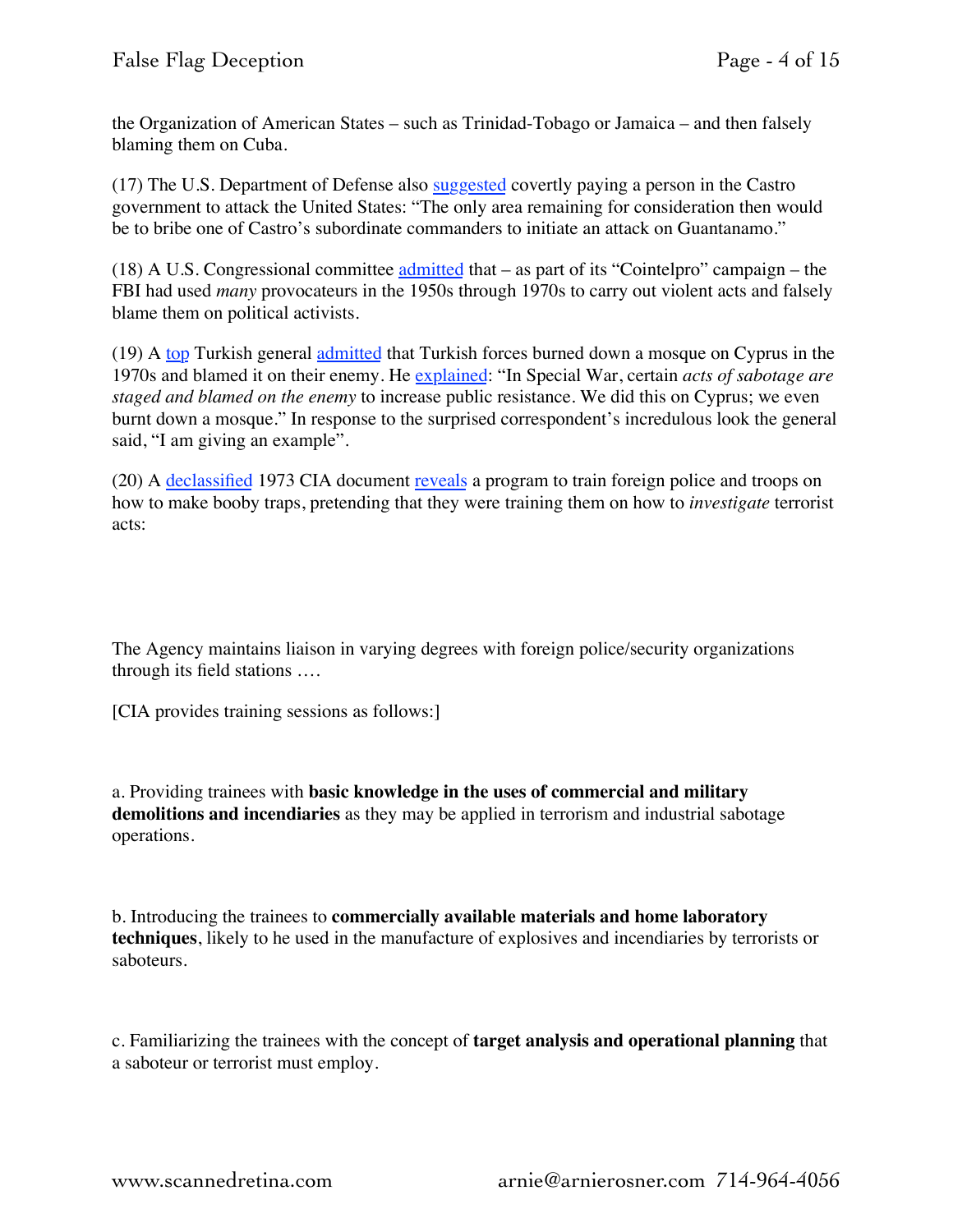d. Introducing the trainees to booby trapping devices and techniques giving **practical experience** with both manufactured and improvised devices **through actual fabrication**.

\*\*\*

The program provides the trainees with **ample opportunity to develop basic familiarity and use proficiently through handling, preparing and applying the various explosive charges, incendiary agents, terrorist devices and sabotage techniques**.

(21) The German government [admitted](https://en.wikipedia.org/wiki/Celle_Hole) (and [see this\)](http://translate.google.com/translate?hl=en&sl=de&u=http://www.ndr.de/kultur/geschichte/chronologie/cellerloch102.html&prev=/search%3Fq%3Dhttp://www.ndr.de/kultur/geschichte/cellerloch102.html%26client%3Dfirefox-a%26hs%3DymV%26rls%3Dorg.mozilla:en-US:official%26channel%3Dsb) that, in 1978, the German secret service detonated a bomb in the outer wall of a prison and planted "escape tools" on a prisoner – a member of the Red Army Faction – which the secret service wished to frame the bombing on.

(22) A Mossad agent [admits](http://www.amazon.com/Way-Deception-Victor-Ostrovsky-ebook/dp/B002RL9NL2/ref=sr_1_1?s=books&ie=UTF8&qid=1422773938&sr=1-1) that, in 1984, Mossad planted a radio transmitter in Gaddaffi's compound in Tripoli, Libya which broadcast fake terrorist transmissions recorded by Mossad, in order to frame Gaddaffi as a terrorist supporter. Ronald Reagan bombed Libya immediately thereafter.

(23) The South African Truth and Reconciliation Council [found](http://www.justice.gov.za/trc/decisions%5C2001/ac21233.htm) that, in 1989, the Civil Cooperation Bureau (a covert branch of the South African Defense Force) approached an explosives expert and asked him "to participate in an operation aimed at discrediting the ANC [the African National Congress] by bombing the police vehicle of the investigating officer into the murder incident", thus framing the ANC for the bombing.

(24) An Algerian diplomat and several officers in the Algerian army [admit](https://web.archive.org/web/20100223012552/http://www.encyclopedia.com/doc/1P1-68004301.html) that, in the 1990s, the Algerian army frequently massacred Algerian civilians and then blamed Islamic militants for the killings (and see [this video;](https://youtu.be/2om_F2uaCxA&feature=player_embedded) and Agence France-Presse, 9/27/2002, French Court Dismisses Algerian Defamation Suit Against Author).

(25) In 1993, a bomb in Northern Ireland killed 9 civilians. Official documents from the Royal Ulster Constabulary (i.e. the British government) [show](http://www.independent.co.uk/news/uk/home-news/shankill-road-bombing-mi5-ignored-ira-tip-off-that-could-have-prevent-belfast-atrocity-investigation-a6833541.html) that the mastermind of the bombing was a British agent, and that the bombing was designed to inflame sectarian tensions. And see [this](http://www.theguardian.com/uk/2002/jul/06/northernireland.politics) and [this.](https://www.highbeam.com/doc/1P2-9989807.html)

(26) The United States Army's 1994 publication *Special Forces Foreign Internal Defense Tactics Techniques and Procedures for Special Forces* – updated in 2004 – [recommends](http://wikileaks.org/wiki/US_Special_Forces_Foreign_Internal_Defense_Tactics_Techniques_and_Procedures_for_Special_Forces,_FM_31.20-3,_2003) employing terrorists and using false flag operations to destabilize leftist regimes in Latin America. False flag terrorist attacks were carried out in Latin America and other regions as part of the CIA's ["Dirty Wars"](http://en.wikipedia.org/wiki/Dirty_War_%28disambiguation%29). And [see this.](http://en.wikipedia.org/wiki/Dirty_War#False_flag_actions_by_SIDE_agents)

(27) Similarly, a CIA "psychological operations" manual prepared by a CIA contractor for the Nicaraguan Contra rebels [noted](https://consortiumnews.com/2015/03/02/playing-chicken-with-nuclear-war/) the value of assassinating someone on your own side to create a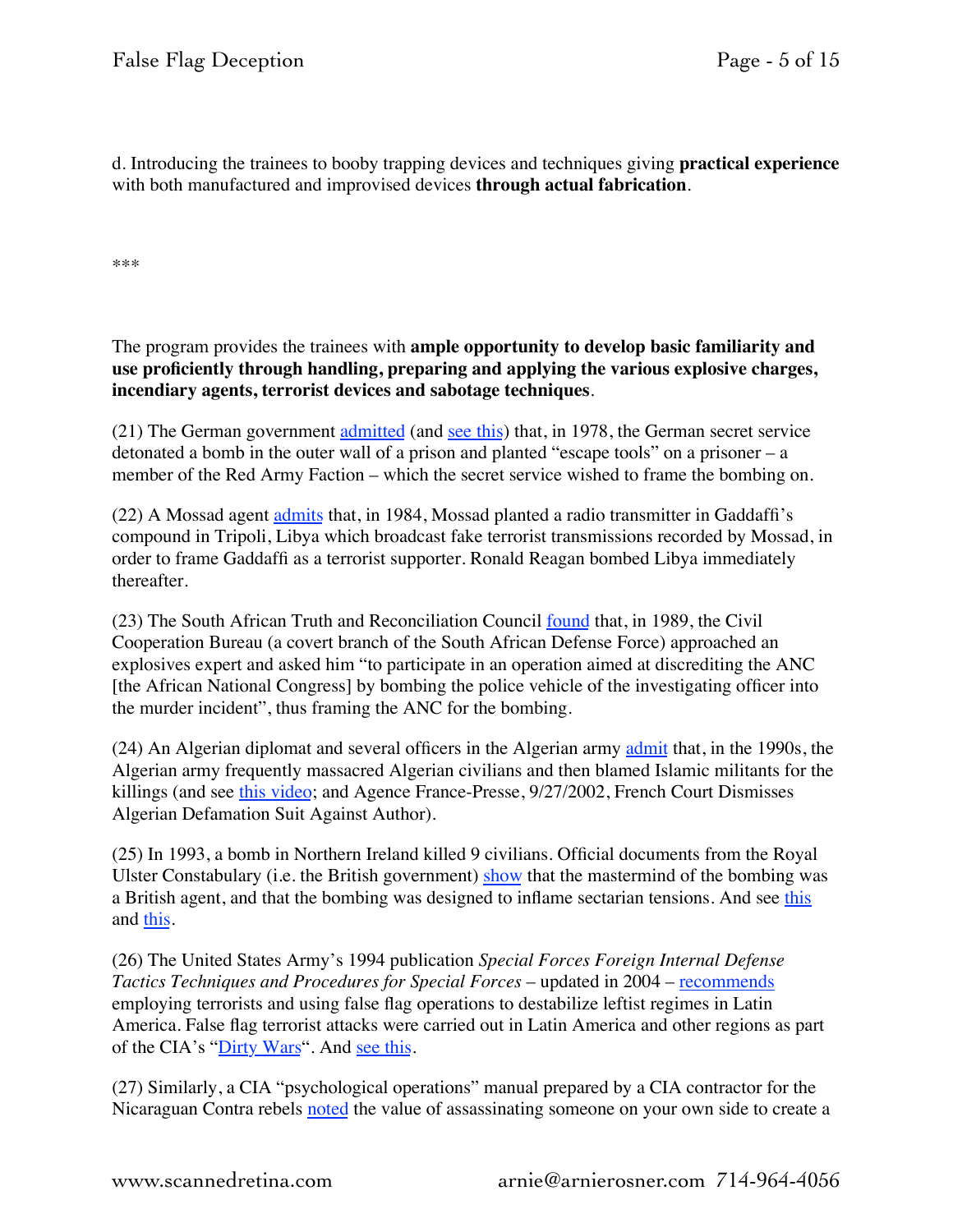"martyr" for the cause. The manual was [authenticated](http://en.wikipedia.org/wiki/Psychological_Operations_in_Guerrilla_Warfare#Political_reaction) by the U.S. government. The manual received so much publicity from Associated Press, Washington Post and other news coverage that – during the 1984 presidential debate – President Reagan was [confronted](http://www.debates.org/index.php?page=october-21-1984-debate-transcript) with the following question on national television:

At this moment, we are confronted with the extraordinary story of a CIA guerrilla manual for the anti-Sandinista contras whom we are backing, which advocates not only assassinations of Sandinistas but the **hiring of criminals to assassinate the guerrillas we are supporting in order to create martyrs.**

(28) A Rwandan government inquiry [admitted](https://www.theguardian.com/world/2010/jan/12/rwanda-hutu-president-plane-inquiry) that the 1994 shootdown and murder of the Rwandan president, who was from the *Hutu* tribe – a murder blamed by the Hutus on the rival *Tutsi* tribe, and which led to the massacre of more than 800,000 Tutsis by Hutus – was committed by *Hutu* soldiers and falsely blamed on the Tutis.

(29) An Indonesian government fact-finding team investigated violent riots which occurred in 1998, and determined that "[elements of the military had been involved in the riots, some of](http://www.fas.org/irp/world/indonesia/indonesia-1998.htm)  [which were deliberately provoked"](http://www.fas.org/irp/world/indonesia/indonesia-1998.htm).

(30) Senior Russian Senior military and intelligence officers [admit](http://web.archive.org/web/20060209100406/http://www.telegraph.co.uk/news/main.jhtml?xml=/news/2004/01/13/wrus13.xml) that the KGB blew up Russian apartment buildings in 1999 and falsely blamed it on Chechens, in order to justify an invasion of Chechnya (and see [this report](http://web.archive.org/web/20080413195430/http://www.sais-jhu.edu/programs/res/papers/Satter_edited_final.pdf) and [this discussion\)](http://en.wikipedia.org/wiki/Russian_Apartment_Bombings).

(31) As reported by the [New York Times](http://www.nytimes.com/2004/05/17/international/europe/17mace.html?th=&pagewanted=all&position=), [BBC](http://news.bbc.co.uk/2/hi/europe/3674533.stm) and [Associated Press,](http://www.highbeam.com/doc/1P1-94026683.html) Macedonian officials admit that in 2001, the government murdered 7 innocent immigrants in cold blood and pretended that they were Al Qaeda soldiers attempting to assassinate Macedonian police, in order to join the "war on terror". luring foreign migrants into the country, executing them in a staged gun battle, and then claiming they were a unit backed by Al Qaeda intent on attacking Western embassies". Macedonian authorities had lured the immigrants into the country, and then – after killing them – posed the victims with planted evidence – "bags of uniforms and semiautomatic weapons at their side" – to show Western diplomats.

(32) At the July 2001 G8 Summit in Genoa, Italy, black-clad thugs were [videotaped](http://www.theguardian.com/world/2001/jul/23/globalisation.davidpallister) getting out of police cars, and were [seen](http://www.theguardian.com/world/2001/jul/23/globalisation.davidpallister) by an Italian MP carrying "iron bars inside the police station". Subsequently, senior police officials in Genoa subsequently [admitted](https://web.archive.org/web/20030207160903/http://www.fair.org/activism/genoa-update.html) that police planted two Molotov cocktails and faked the stabbing of a police officer at the G8 Summit, in order to justify a [violent crackdown](http://www.theguardian.com/world/2010/may/19/g8-italian-police-sentenced) against protesters.

(33) The U.S. [falsely blamed Iraq](http://www.washingtonsblog.com/2012/10/5-hours-after-the-911-attacks-donald-rumsfeld-said-my-interest-is-to-hit-saddam-he-also-said-go-massive-sweep-it-all-up-things-related-and-not-and-at-2.html) for playing a role in the 9/11 attacks – as shown by a [memo](http://www.washingtonsblog.com/2013/02/newly-released-memos-of-donald-rumsfeld-prove-knowing-iraq-war.html)  [from the defense secretary](http://www.washingtonsblog.com/2013/02/newly-released-memos-of-donald-rumsfeld-prove-knowing-iraq-war.html) – as one of the [main justifications](http://www.washingtonsblog.com/2012/10/5-hours-after-the-911-attacks-donald-rumsfeld-said-my-interest-is-to-hit-saddam-he-also-said-go-massive-sweep-it-all-up-things-related-and-not-and-at-2.html) for launching the Iraq war.

Even after the 9/11 Commission [admitted](http://www.msnbc.msn.com/id/5223932/ns/us_news-security/t/panel-sees-no-link-between-iraq-al-qaida/#.UIde6fWUxqI) that there was no connection, Dick Cheney [said](http://www.cnn.com/2004/ALLPOLITICS/06/18/cheney.iraq.al.qaeda/) that the evidence is "overwhelming" that al Qaeda had a relationship with Saddam Hussein's regime, that Cheney "probably" had information unavailable to the Commission, and that the media was not 'doing their homework' in reporting such ties. Top U.S. government officials now [admit](http://www.washingtonsblog.com/2013/03/top-republican-leaders-say-iraq-war-was-really-for-oil.html) that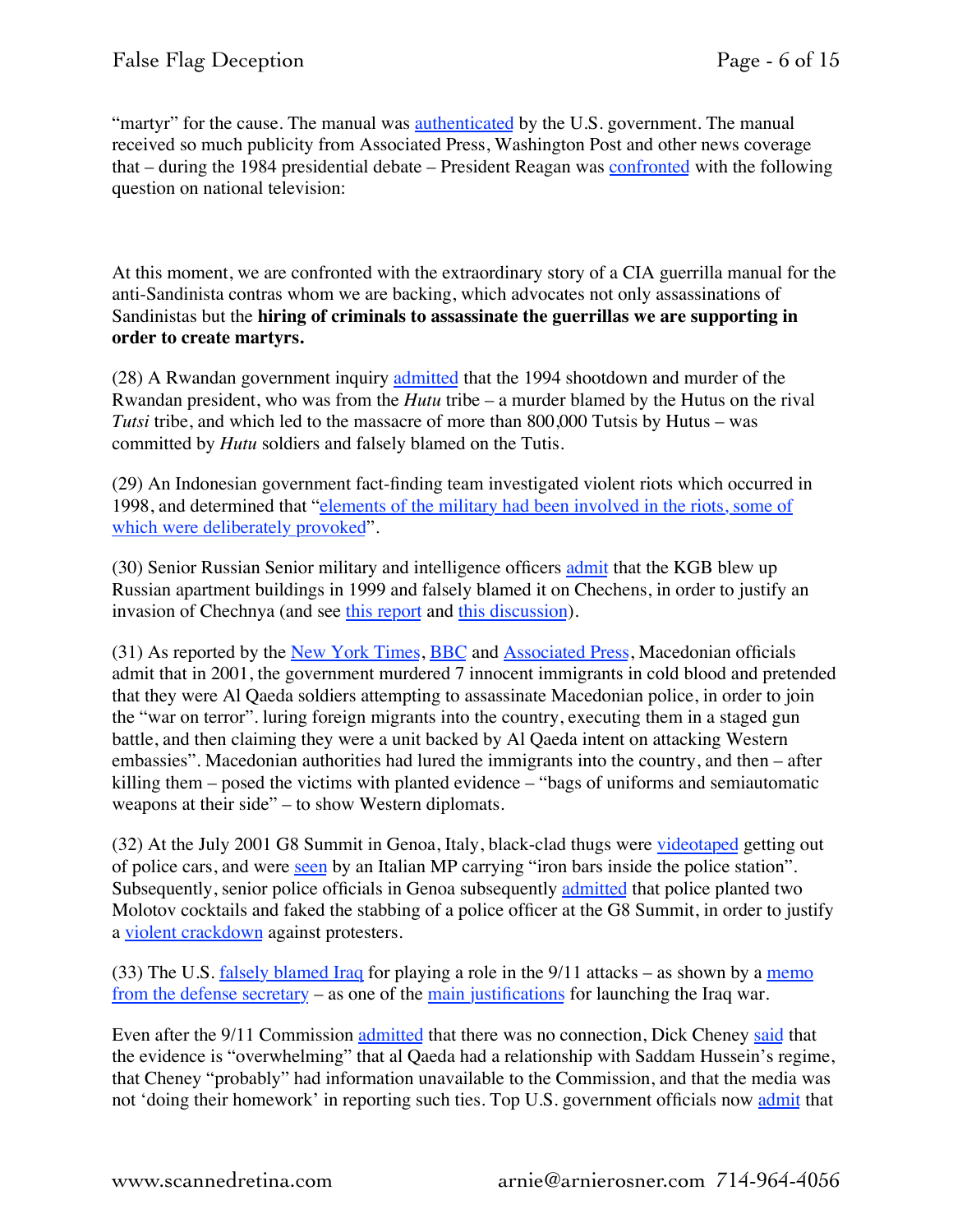the Iraq war was really launched for oil … not 9/11 or weapons of mass destruction.

Despite previous "lone wolf" claims, many U.S. government officials now [say](http://www.washingtonsblog.com/2012/09/government-officials-say-911-was-state-sponsored-terrorism-but-disagree-about-which-nation-was-behind-attacks.html) that 9/11 was state-sponsored terror; but Iraq was *not* the state which backed the hijackers. (Many U.S. officials have [alleged](http://patriotsquestion911.com/) that 9/11 was a false flag operation by rogue elements of the U.S. government; but such a claim is beyond the scope of this discussion. The key point is that the U.S. falsely blamed it on Iraq, when it *knew* Iraq had nothing to do with it.).

(Additionally, the [same judge who has shielded the Saudis](http://www.washingtonsblog.com/2016/03/u-s-government-blames-911-iran-fines-iran-10-5b-iran-refuses-pay.html) for any liability for funding 9/11 has awarded a default judgment against Iran for  $$10.5$  billion for carrying out  $9/11$  ... even though no one seriously believes that Iran had any part in 9/11.)

(34) Although the FBI now admits that the 2001 anthrax attacks were carried out by one or more U.S. government scientists, a senior FBI official says that the FBI was actually *[told](http://www.nydailynews.com/news/us_world/2008/08/02/2008-08-02_fbi_was_told_to_blame_anthrax_scare_on_a.html)* [to blame the](http://www.nydailynews.com/news/us_world/2008/08/02/2008-08-02_fbi_was_told_to_blame_anthrax_scare_on_a.html)  [Anthrax attacks on Al Qaeda by White House officials](http://www.nydailynews.com/news/us_world/2008/08/02/2008-08-02_fbi_was_told_to_blame_anthrax_scare_on_a.html) (remember what the anthrax letters [looked like\)](http://3.bp.blogspot.com/_MnYI3_FRbbQ/SJLfMP7mkrI/AAAAAAAAA94/irML20mNYDA/s400/anthrax.jpg). Government officials also confirm that the white House [tried to link the anthrax to](http://www.nytimes.com/2001/12/22/national/22INQU.html?pagewanted=all)  [Iraq](http://www.nytimes.com/2001/12/22/national/22INQU.html?pagewanted=all) as a justification for regime change in that country. And [see this.](http://www.washingtonsblog.com/2014/10/anthrax-dark-winter.html)

(35) According to the [Washington Post](http://www.highbeam.com/doc/1P2-406202.html), Indonesian police admit that the Indonesian military killed American teachers in Papua in 2002 and blamed the murders on a Papuan separatist group in order to get that group listed as a terrorist organization.

(36) The well-respected former Indonesian president also [admits](http://www.smh.com.au/news/National/Possible-police-role-in-2002-Bali-attack/2005/10/12/1128796591857.html) that the government probably had a role in the Bali bombings.

(37) Police outside of a 2003 European Union summit in Greece were filmed [planting Molotov](http://news.bbc.co.uk/2/hi/uk_news/magazine/3136382.stm)  [cocktails on a peaceful protester.](http://news.bbc.co.uk/2/hi/uk_news/magazine/3136382.stm)

(38) In 2003, the U.S. Secretary of Defense [admitted](http://nsarchive.gwu.edu/NSAEBB/NSAEBB127/03.04.16.pdf) that interrogators were authorized to use the following method: "False Flag: Convincing the detainee that individuals from a country other than the United States are interrogating him." While not a traditional false flag *attack*, this deception could lead to former detainees attacking the country falsely blamed for the interrogation.

(39) Former Department of Justice lawyer John Yoo [suggested](http://www.aei.org/publication/fighting-the-new-terrorism-2/) in 2005 that the US should go on the offensive against al-Qaeda, having "our intelligence agencies create a **false terrorist organization**. It could have its own websites, recruitment centers, training camps, and fundraising operations. It could **launch fake terrorist operations** and claim credit for real terrorist strikes, helping to sow confusion within al-Qaeda's ranks, causing operatives to doubt others' identities and to question the validity of communications."

(40) Similarly, in 2005, Professor John Arquilla of the Naval Postgraduate School – a renowned US defense analyst credited with developing the concept of 'netwar' – [called for](http://www.newyorker.com/magazine/2005/01/24/the-coming-wars) western intelligence services to **create new "pseudo gang" terrorist groups**, as a way of undermining "real" terror networks. According to Pulitzer-Prize winning journalist Seymour Hersh, Arquilla's 'pseudo-gang' strategy was, Hersh reported, [already being implemented](http://www.newyorker.com/magazine/2005/01/24/the-coming-wars) by the Pentagon: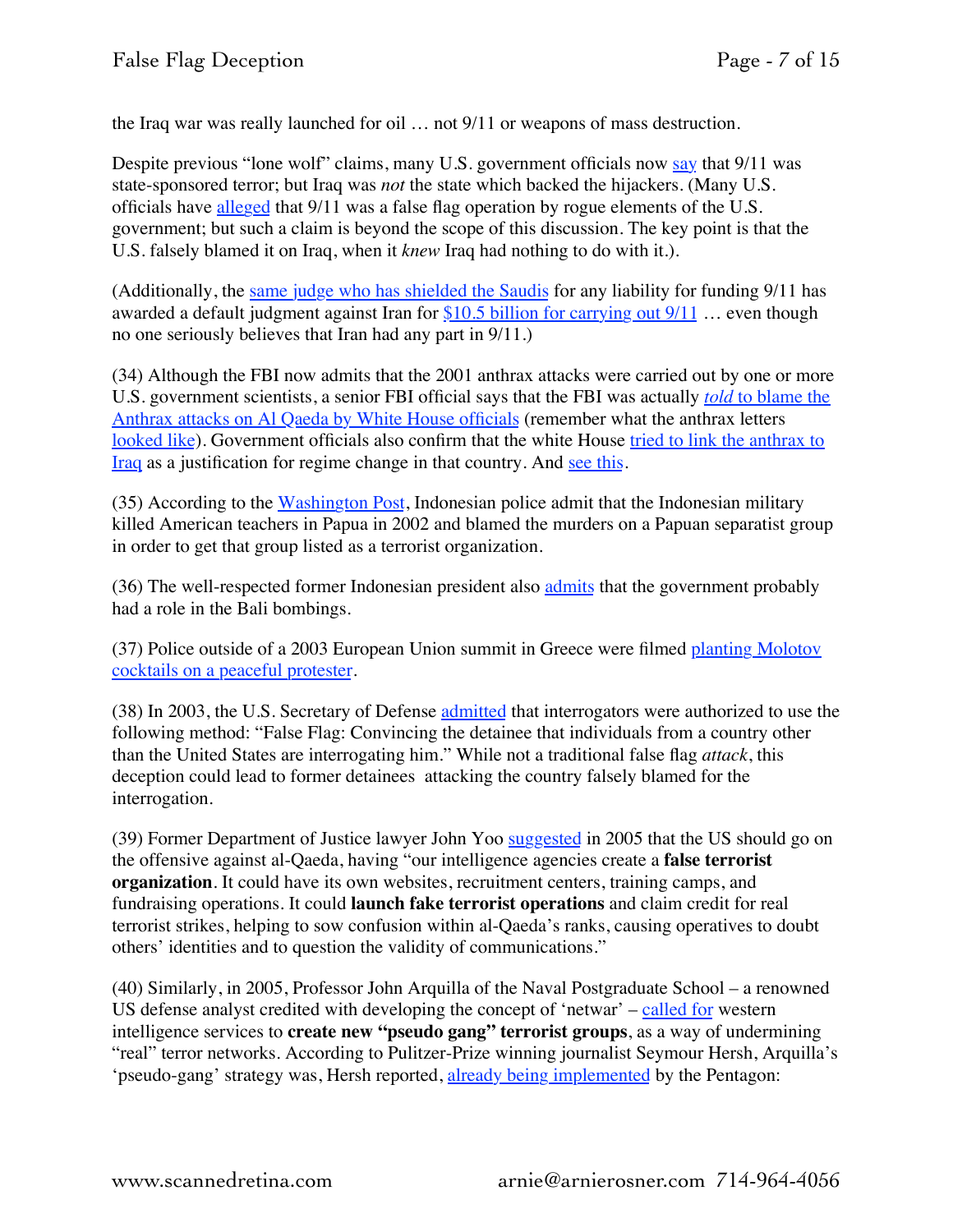"Under Rumsfeld's new approach, I was told, US military operatives would be permitted to pose abroad as corrupt foreign businessmen seeking to buy contraband items that could be used in nuclear-weapons systems. In some cases, according to the Pentagon advisers, **local citizens could be recruited and asked to join up with guerrillas or terrorists**…

The new rules will enable the Special Forces community to set up what it calls 'action teams' in the target countries overseas which can be used to find and eliminate terrorist organizations. **'Do you remember the right-wing execution squads in El Salvador?' the former high-level intelligence official asked me, referring to the military-led gangs that committed atrocities in the early nineteen-eighties. 'We founded them and we financed them,' he said. 'The objective now is to recruit locals in any area we want. And we aren't going to tell Congress about it.' A former military officer, who has knowledge of the Pentagon's commando capabilities, said, 'We're going to be riding with the bad boys.'"**

(41) United Press International [reported](http://www.upi.com/Business_News/Security-Industry/2005/06/03/UPI-hears/UPI-64911117829623/) in June 2005:

U.S. intelligence officers are reporting that some of the insurgents in Iraq are using recent-model Beretta 92 pistols, but the pistols seem to have had their serial numbers erased. The numbers do not appear to have been physically removed; the pistols seem to have come off a production line without any serial numbers. Analysts suggest the lack of serial numbers indicates that the weapons were intended for intelligence operations or terrorist cells with substantial government backing. Analysts speculate that these guns are probably from either Mossad or the CIA. Analysts speculate that agent provocateurs may be using the untraceable weapons even as U.S. authorities use insurgent attacks against civilians as evidence of the illegitimacy of the resistance.

(42) In 2005, [British soldiers](https://cdn.liveleak.com/80281E/ll_a_s/2015/Nov/21/LiveLeak-dot-com-750_1448148049-Li3LUXT_1448148058.jpg?d5e8cc8eccfb6039332f41f6249e92b06c91b4db65f5e99818bdd29f4e4cd9d011ce&ec_rate=230) dressed as Arabs were caught by Iraqi police after a shootout against the police. The soldiers apparently [possessed explosives,](http://www.globalresearch.ca/iraqi-mp-accuses-british-forces-in-basra-of-terrorism/983) and were [accused](http://www.washingtonpost.com/wp-dyn/content/article/2005/09/19/AR2005091900572.html) of attempting to [set off bombs.](https://socialistworker.co.uk/art/7249/Why+Basra+is+in+revolt+against+occupation) While none of the soldiers admitted that they were carrying out attacks, British soldiers and a column of British tanks stormed the jail they were held in, broke down a wall of [the jail, and busted them out.](http://www.scotsman.com/news/world/british-tanks-in-smash-and-grab-raid-1-1096576) The extreme measures used to free the soldiers – rather than have them face questions and potentially stand trial – could be considered an admission.

(43) Undercover Israeli soldiers [admitted](http://mondoweiss.net/2012/05/operation-glass-houses-idf-agent-provocateurs-admit-to-throwing-stones-at-the-idf-in-bilin/) in 2005 to throwing stones at other Israeli soldiers so they could blame it on Palestinians, as an excuse to crack down on peaceful protests by the Palestinians.

(44) Quebec police [admitted](http://www.youtube.com/watch?v=gAfzUOx53Rg) that, in 2007, thugs carrying rocks to a peaceful protest were actually undercover Quebec police officers (and [see this\)](http://www.cbc.ca/news/canada/quebec-police-admit-they-went-undercover-at-montebello-protest-1.656171).

(45) A 2008 US Army special operations field manual [recommends](https://medium.com/@NafeezAhmed/why-google-made-the-nsa-2a80584c9c1) that the U.S. military use surrogate non-state groups such as "paramilitary forces, individuals, businesses, foreign political organizations, resistant or insurgent organizations, expatriates, **transnational terrorism adversaries, disillusioned transnational terrorism members**, black marketers, and other social or political 'undesirables.'" The manual specifically acknowledged that U.S. special operations can involve both counterterrorism and "Terrorism" (as well as "transnational criminal activities,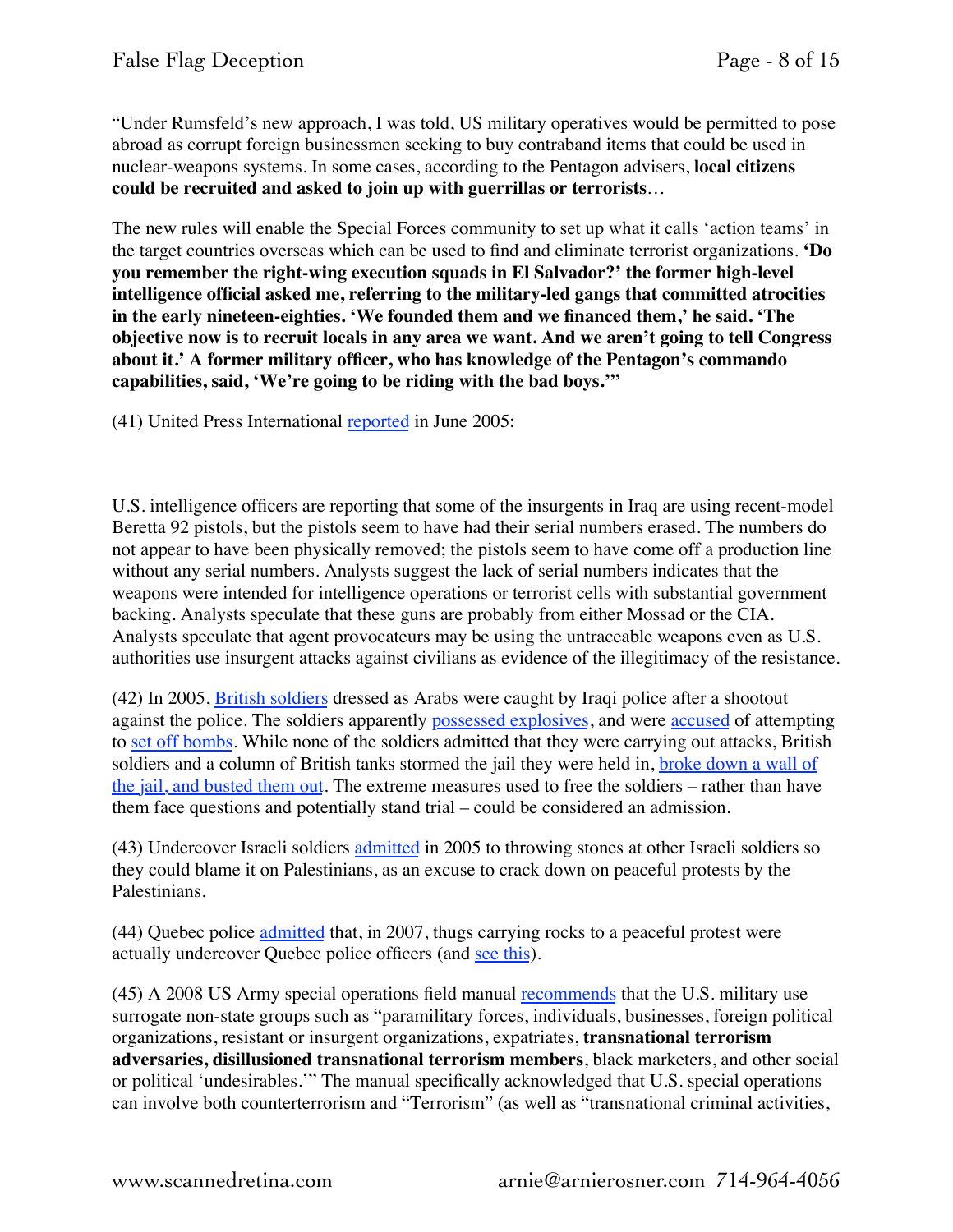including narco-trafficking, illicit arms-dealing, and illegal financial transactions.")

(46) The former Italian [Prime Minister, President, and head of Secret Services](https://en.wikipedia.org/wiki/Francesco_Cossiga) (Francesco Cossiga) [advised](http://translate.google.com/translate?hl=en&sl=it&u=http://rassegna.governo.it/testo.asp%3Fd%3D32976406&prev=search) the 2008 minister in charge of the police, on how to deal with protests from teachers and students:

He should do what I did when I was Minister of the Interior … infiltrate the movement with agents provocateurs inclined to do anything …. And after that, with the strength of the gained population consent, … beat them for blood and beat for blood also those teachers that incite them. Especially the teachers. Not the elderly, of course, but the girl teachers yes.

(47) An undercover officer [admitted](https://www.theguardian.com/environment/2011/nov/13/undercover-policeman-admits-spying-danish-activists) that he infiltrated environmental, leftwing and anti-fascist groups in 22 countries. Germany's federal police chief [admitted](https://www.theguardian.com/environment/2011/jan/26/mark-kennedy-german-bundestag) that – while the undercover officer worked for the German police – he acted illegally during a G8 protest in Germany in 2007 and committed arson by setting fire during a subsequent demonstration in Berlin. The undercover officer spent many years [living with](https://www.theguardian.com/environment/2011/jan/26/mark-kennedy-german-bundestag) violent "Black Bloc" anarchists.

(48) Denver police [admitted](http://www.denverpost.com/2008/11/06/undercover-cops-were-among-the-unruly-at-dnc/) that uniformed officers deployed in 2008 to an area where alleged "anarchists" had planned to wreak havoc outside the Democratic National Convention ended up getting into a melee with two undercover policemen. The uniformed officers didn't know the undercover officers were cops.

(49) At the G20 protests in London in 2009, a British member of parliament [saw](http://www.guardian.co.uk/politics/2009/may/10/g20-policing-agent-provacateurs) plain clothes police officers attempting to incite the crowd to violence.

(50) The oversight agency for the Royal Canadian Mounted Police [admitted](http://www.cbc.ca/news/politics/g20-report-clears-rcmp-but-raises-questions-over-kettling-1.1150680) that – at the G20 protests in Toronto in 2010 – undercover police officers were arrested with a group of protesters. Videos and photos (see [this](http://www.globalresearch.ca/the-toronto-g20-riot-fraud-undercover-police-engaged-in-purposeful-provocation/19928) and [this,](https://www.youtube.com/watch?v=TbLU9tdDwxo) for example) show that violent protesters wore very similar boots and other gear as the police, and carried police batons. The Globe and Mail [reports](http://www.theglobeandmail.com/news/toronto/undercover-officers-knew-of-plans-for-downtown-mayhem-during-g20/article555130/?page=all) that the undercover officers planned the targets for violent attack, and the police failed to stop the attacks.

(51) Egyptian politicians [admitted](http://www.washingtonsblog.com/2011/01/prominent-former-egyptian-mp-and-presidential-candidate-the-looting-of-the-cairo-museum-was-carried-out-by-government-employees.html) (and [see this](http://www.washingtonsblog.com/2011/02/washington-post-confirms-that-egyptian-looters-were-agents-provocateur.html)) that government employees looted priceless museum artifacts 2011 to try to discredit the protesters.

(52) Austin police [admit](http://www.chron.com/news/houston-texas/article/Undercover-Austin-police-officers-aided-Houston-3841846.php) that 3 officers infiltrated the Occupy protests in that city. Prosecutors [admit](http://www.chron.com/news/houston-texas/article/Undercover-Austin-police-officers-aided-Houston-3841846.php) that one of the undercover officers purchased and constructed illegal "lock boxes" which ended up getting many protesters arrested.

(53) In 2011, a Colombian colonel [admitted](http://www.bbc.com/news/world-latin-america-14149676) that he and his soldiers had lured 57 innocent civilians and killed them – after dressing many of them in uniforms – as part of a scheme to claim that Columbia was eradicating left-wing terrorists. And [see this.](http://articles.latimes.com/2012/jun/14/world/la-fg-colombia-false-positives-20120614)

(54) Rioters who discredited the peaceful protests against the swearing in of the Mexican president in 2012 [admitted](http://translate.google.com/translate?hl=en&sl=es&u=http://www.proceso.com.mx/%3Fp%3D326818&prev=search) that they were paid 300 pesos each to destroy everything in their path. According to Wikipedia, photos also [show](http://en.wikipedia.org/wiki/Agent_provocateur#Mexico) the vandals waiting in groups behind police lines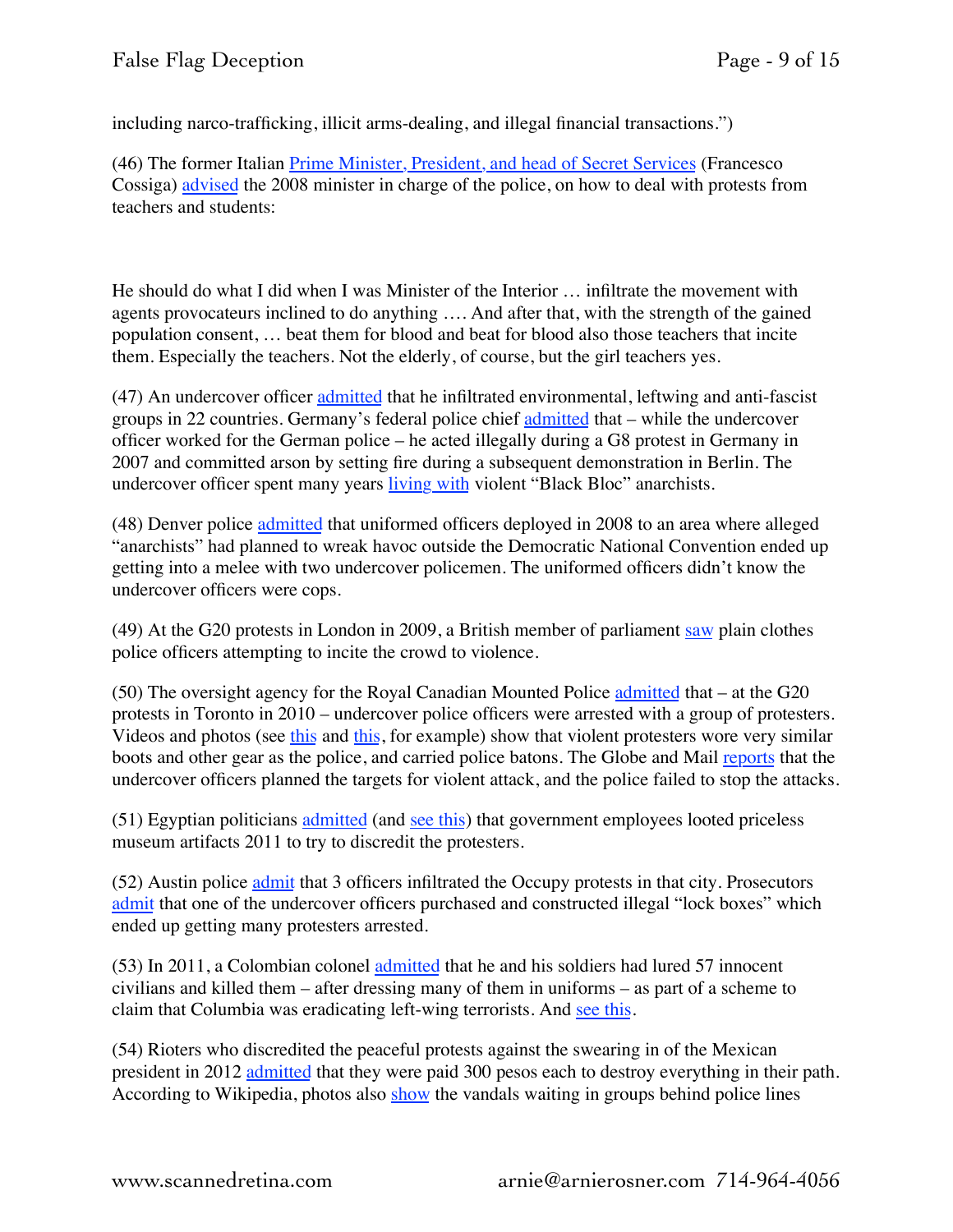prior to the violence.

(55) A Colombian army colonel has [admitted](http://www.bbc.co.uk/news/world-latin-america-14149676) that his unit murdered 57 civilians, then dressed them in uniforms and claimed they were rebels killed in combat.

(56) On November 20, 2014, Mexican agent provocateurs were transported by army vehicles to participate in the 2014 Iguala mass kidnapping protests, as was [shown](http://aristeguinoticias.com/2111/mexico/identifican-en-redes-a-encapuchados-antes-de-la-marcha-en-df/) by videos and pictures distributed via social networks.

(57) The highly-respected writer for the Telegraph Ambrose Evans-Pritchard says that the head of Saudi intelligence – Prince Bandar – recently [admitted](http://www.telegraph.co.uk/finance/newsbysector/energy/oilandgas/10266957/Saudis-offer-Russia-secret-oil-deal-if-it-drops-Syria.html) that the Saudi government controls "Chechen" terrorists.

(58) [Two members of the Turkish parliament](http://www.washingtonsblog.com/2015/12/syrian-chemical-weapons-attack-false-flag-turkey-isis.html), [high-level American sources](http://www.washingtonsblog.com/2014/04/nato-member-conducts-false-flag-terror-try-whip-war.html) and others admitted that the Turkish government – a NATO country – carried out the chemical weapons attacks in Syria and falsely blamed them on the Syrian government; and high-ranking Turkish government [admitted](http://www.washingtonsblog.com/2014/04/nato-member-conducts-false-flag-terror-try-whip-war.html) on tape plans to carry out attacks and blame it on the Syrian government.

(59) The Ukrainian security chief [admits](http://www.washingtonsblog.com/2014/03/former-ukranian-security-chief-alleges-new-government-behind-sniper-attacks.html) that the sniper attacks which started the Ukrainian coup were carried out in order to frame others. Ukrainian officials [admit](http://www.washingtonsblog.com/2015/02/kiev-snipers-everyone-agrees-fired-sides.html) that the Ukrainian snipers fired on both sides, to create maximum chaos.

(60) Burmese government officials [admitted](http://www.aljazeera.com/indepth/features/2015/10/myanmar-secret-agents-playing-dirty-tricks-151027085402365.html) that Burma (renamed Myanmar) used false flag attacks against Muslim and Buddhist groups within the country to stir up hatred between the two groups, to prevent democracy from spreading.

 $(61)$  Israeli police were again [filmed](https://correspondent.afp.com/those-disguised-arabs) in 2015 dressing up as Arabs and throwing stones, then turning over Palestinian protesters to Israeli soldiers.

(62) Britain's spy agency has [admitted](http://www.washingtonsblog.com/2014/02/nsa-engaged-internet-false-flag-attacks.html) (and [see this\)](http://www.washingtonsblog.com/2014/02/false-flags-honey-traps.html) that it carries out "digital false flag" attacks on targets, [framing people](http://www.washingtonsblog.com/2014/07/spy-agencies-dirty-trick-powers-revealed-snowden.html) by writing offensive or unlawful material … and blaming it on the target.

(63) The CIA has [admitted](http://www.washingtonsblog.com/2017/03/leaked-cia-document-cia-uses-false-flag-cyberattacks-blame-russian-hackers.html) that it uses viruses and malware from Russia and other countries to carry out cyberattacks and blame other countries.

(64) U.S. soldiers have [admitted](http://www.youtube.com/watch?v=SODTI_C1q_Q) that if they kill innocent Iraqis and Afghanis, they then "drop" automatic weapons near their body so they can *pretend* they were militants.

(65) Similarly, police frame innocent people for crimes they didn't commit. The practice is so well-known that the New York Times [noted](http://www.nytimes.com/1981/03/11/movies/tv-the-killing-of-randy-webster.html) in 1981:

In police jargon, a throwdown is a weapon planted on a victim.

Newsweek **reported** in 1999: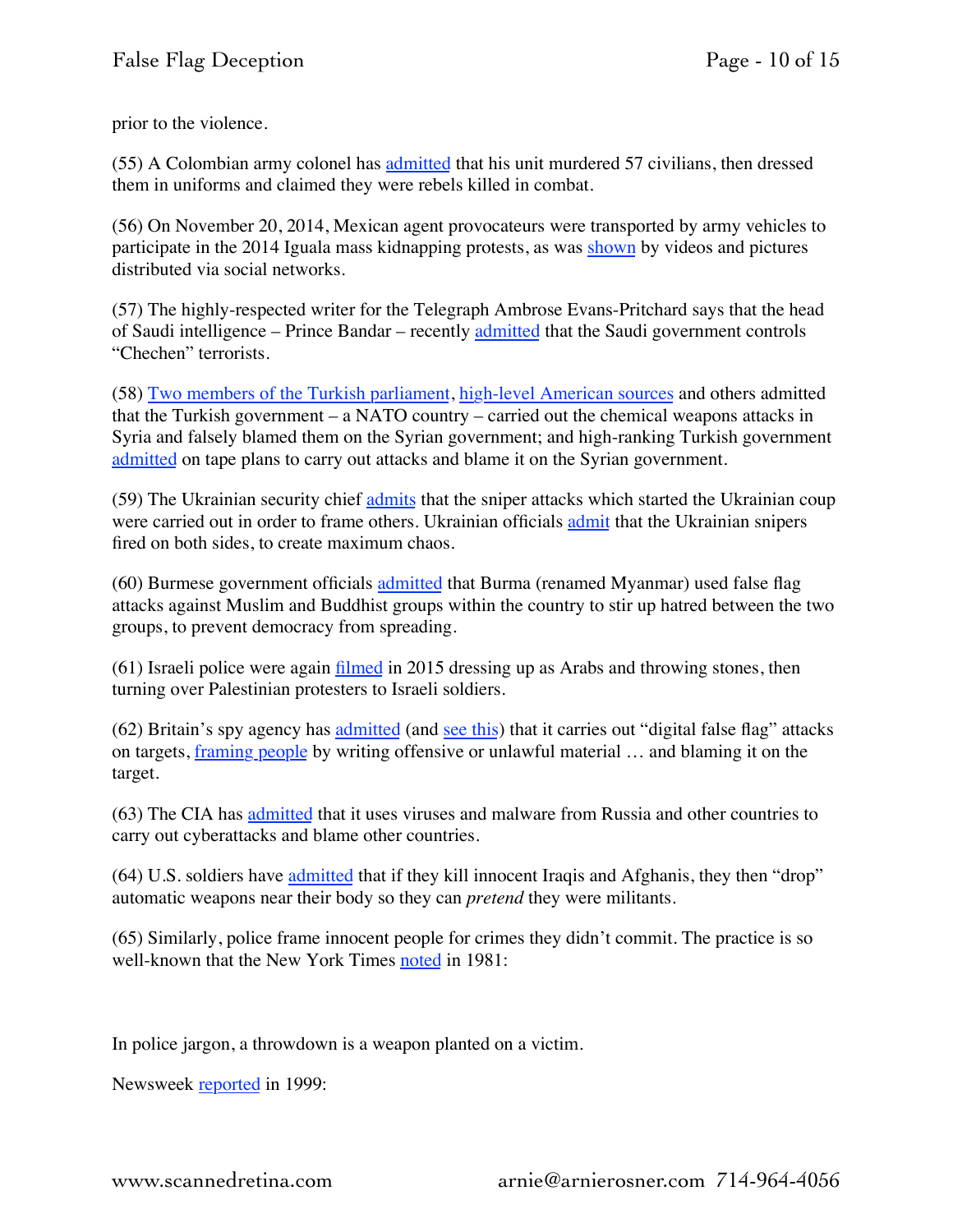Perez, himself a former [Los Angeles Police Department] cop, was caught stealing eight pounds of cocaine from police evidence lockers. After pleading guilty in September, he bargained for a lighter sentence by telling an appalling story of attempted murder and a **"throwdown"–police slang for a weapon planted by cops to make a shooting legally justifiable**. Perez said he and his partner, Officer Nino Durden, shot an unarmed 18th Street Gang member named Javier Ovando, then **planted a semiautomatic rifle on the unconscious suspect and claimed that Ovando had tried to shoot them** during a stakeout.

Wikipedia [notes](http://en.wikipedia.org/wiki/Community_Resources_Against_Street_Hoodlums#Rampart_Division_CRASH_scandal):

As part of his plea bargain, Pérez implicated scores of officers from the Rampart Division's antigang unit, describing **routinely** beating gang members, **planting evidence on suspects, falsifying reports and covering up unprovoked shootings**.

(As a side note – and while not technically false flag attacks – police have been busted [framing](http://www.washingtonsblog.com/2015/03/police-frame-innocent-people.html)  [innocent people in many other ways,](http://www.washingtonsblog.com/2015/03/police-frame-innocent-people.html) as well.)

(66) A former U.S. intelligence officer recently [alleged](http://www.washingtonsblog.com/2015/03/steele-every-single-terrorist-attack-u-s-false-flag-egged-intelligence-services.html):

Most terrorists are false flag terrorists or are created by our own security services.

(67) The head and special agent in charge of the FBI's Los Angeles office [said](http://www.youtube.com/watch?v=YZ2VpfUqRoo&feature=player_embedded) that most terror attacks are committed by the CIA and FBI as false flags. Similarly, the director of the National Security Agency under Ronald Reagan – Lt. General William Odom [said:](http://hammernews.com/odomspeech.htm)

By any measure the US has long used terrorism. In '78-79 the Senate was trying to pass a law against international terrorism – in every version they produced, the lawyers said the US would be in violation.

(audio [here](http://hammernews.com/odom.ram)).

(68) The [Director](https://www.linkedin.com/in/jd-maddox-27b36abb) of Analytics at the interagency Global Engagement Center housed at the U.S. Department of State, also an adjunct professor at George Mason University, where he teaches the graduate course National Security Challenges in the Department of Information Sciences and Technology, a former branch chief in the CIA's Counterterrorism Center, and an intelligence advisor to the Secretary of Homeland Security (J.D. Maddox) [notes](http://journals.gmu.edu/NandC/article/download/601/1170):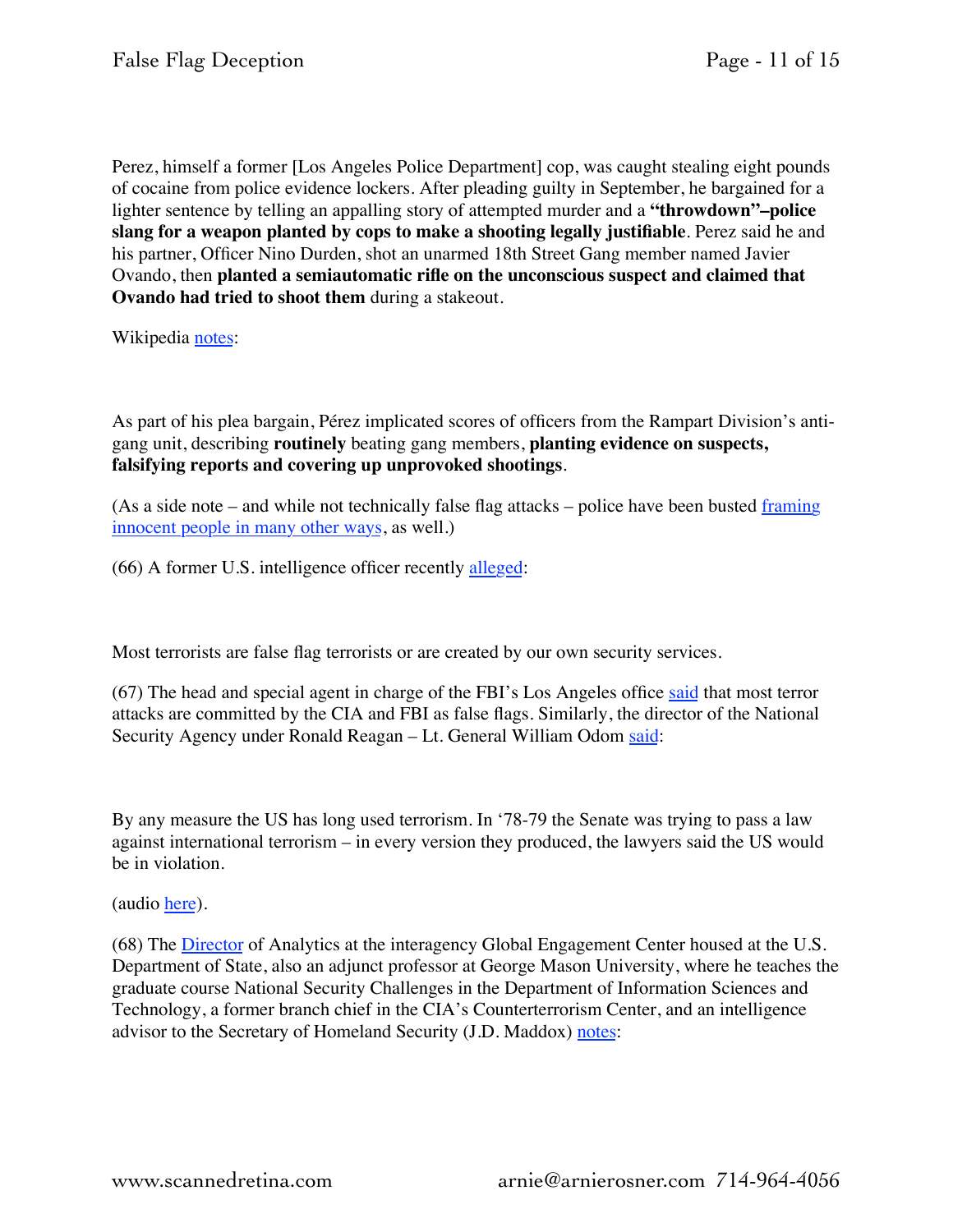Provocation is one of the most basic, but confounding, aspects of warfare. **Despite its sometimes obvious use, it has succeeded consistently against audiences around the world, for millennia, to compel war**. A well-constructed provocation narrative mutes even the most vocal opposition.

\*\*\*

The culmination of a strategic provocation operation invariably reflects a narrative of victimhood: *we are the victims of the enemy's unforgivable atrocities*.

\*\*\*

In the case of strategic provocation the deaths of an aggressor's own personnel are a core tactic of the provocation.

\*\*\*

The persistent use of strategic provocation over centuries – and its apparent importance to war planners – begs the question of its likely use by the US and other states in the near term.

(69) Leaders throughout history have acknowledged the "benefits" of of false flags to justify their political agenda:

"**Terrorism is the best political weapon** for nothing drives people harder than a fear of sudden death".

– Adolph Hitler

"Why of course the people don't want war … But after all it is the leaders of the country who determine the policy, and it is always a simple matter to drag the people along, whether it is a democracy, or a fascist dictatorship, or a parliament, or a communist dictatorship … Voice or no voice, the people can always be brought to the bidding of the leaders. That is easy. All you have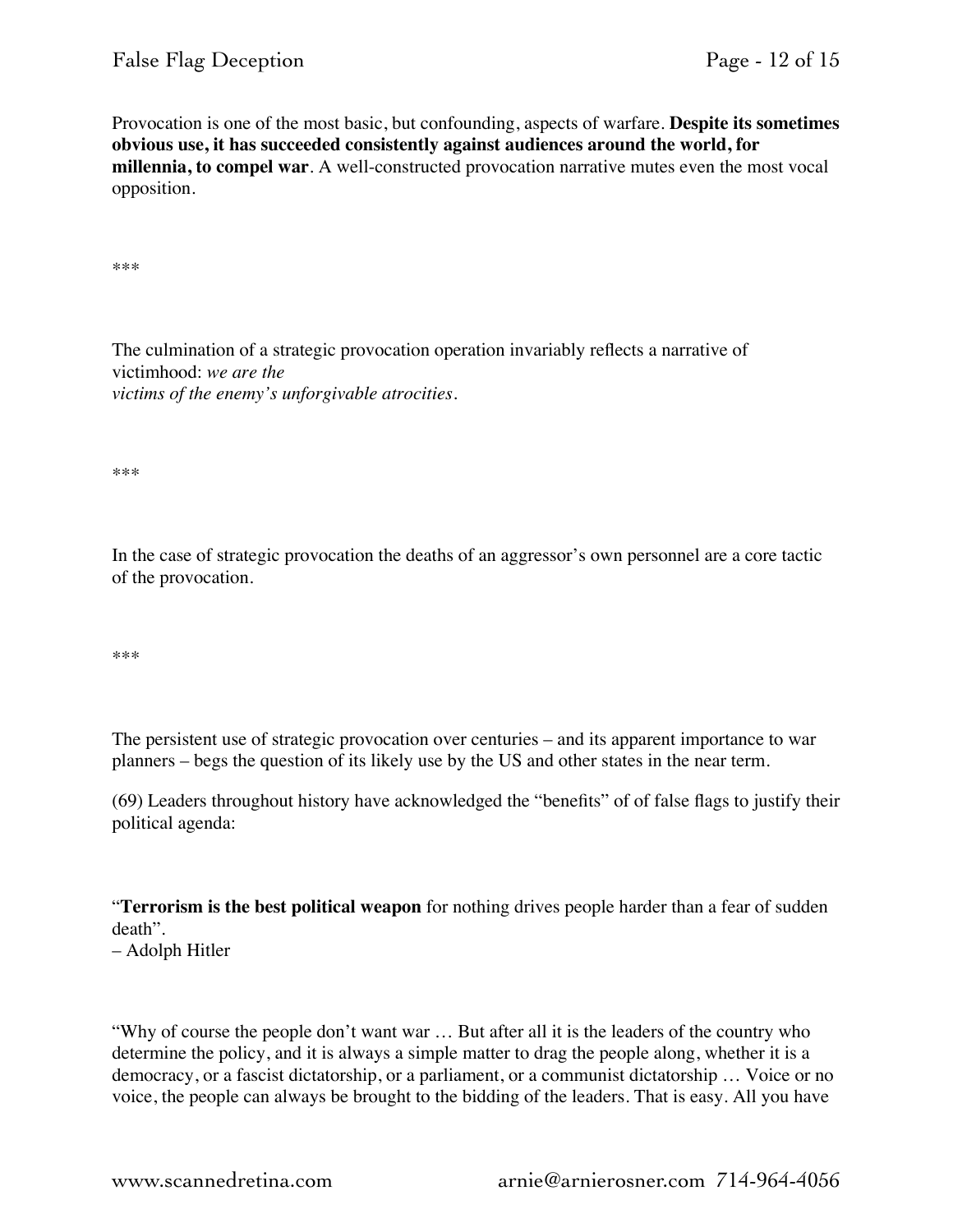to do is to **tell them they are being attacked**, and denounce the pacifists for lack of patriotism and exposing the country to danger. It works the same in any country." – Hermann Goering, Nazi leader.

"The easiest way to gain control of a population is to **carry out** acts of terror. [The public] will clamor for such laws if their personal security is threatened". – Josef Stalin

Postscript: The media [plays along](http://www.washingtonsblog.com/2015/01/propaganda.html) [as well](http://www.washingtonsblog.com/2015/02/u-s-reporters-always-pro-war.html). For example, in 2012, NBC News' chief foreign correspondent, Richard Engel, was kidnapped in Syria. NBC News said that Engel and his reporting team had been abducted by forces affiliated with the Syrian government. He reported that they only escaped when some anti-Syrian government rebels killed some of the progovernment kidnappers.

However, NBC subsequently [admitted](http://www.nbcnews.com/news/world/new-details-2012-kidnapping-nbc-news-team-syria-n342356) that this was false. It turns out that they were really kidnapped by people associated with the U.S. backed rebels *fighting* the Syrian government … who wore the clothes of, faked the accent of, scrawled the slogans of, and otherwise *falsely impersonated* the mannerisms of people associated with the Syrian government. In reality, the group that kidnapped Engel and his crew were [affiliated with the U.S.-supported Free Syrian](https://theintercept.com/2015/04/16/nbcs-conduct-richard-engel-kidnapping-serious-brian-williams-scandal/)  [Army,](https://theintercept.com/2015/04/16/nbcs-conduct-richard-engel-kidnapping-serious-brian-williams-scandal/) and NBC [should have known that it was blaming the wrong party.](https://theintercept.com/2015/04/16/nbcs-conduct-richard-engel-kidnapping-serious-brian-williams-scandal/) See the [New York](http://www.nytimes.com/2015/04/16/business/media/nbc-news-alters-account-of-correspondents-kidnapping-in-syria.html?_r=0)  [Times](http://www.nytimes.com/2015/04/16/business/media/nbc-news-alters-account-of-correspondents-kidnapping-in-syria.html?_r=0) and [the Nation's](http://www.thenation.com/article/how-nbc-knowingly-let-syria-rebels-false-war-propaganda-stand-years/) reporting.

Of course, sometimes atrocities or warmongering are falsely blamed on the enemy as a justification for war … when *no such event ever occurred*. This is sort of like false flag terror … without the terror.

For example:

- The NSA [admits](http://www2.gwu.edu/%7Ensarchiv/NSAEBB/NSAEBB132/press20051201.htm) that it [lied](http://web.archive.org/web/20080203204207/http://rawstory.com/news/afp/Report_reveals_Vietnam_War_hoaxes_f_01082008.html) about what really happened in the [Gulf of Tonkin incident](http://en.wikipedia.org/wiki/Gulf_of_Tonkin_incident) in 1964 … manipulating data to make it look like North Vietnamese boats fired on a U.S. ship so as to create a false justification for the Vietnam war
- One of the central lies used to justify the 1991 Gulf War against Iraq after Iraq invaded Kuwait was the [false statement](https://en.wikipedia.org/wiki/Nayirah_%28testimony%29) by a young Kuwaiti girl that Iraqis murdered Kuwaiti [babies](http://www.csmonitor.com/2002/0906/p25s02-cogn.html) in hospitals. Her statement was arranged by a Congressman who knew that she was actually the daughter of the Kuwaiti Ambassador to the U.S. – who was desperately trying to lobby the U.S. to enter the war – but the Congressman [hid that fact from the](http://www.nytimes.com/1992/01/15/opinion/deception-on-capitol-hill.html)  [public and from Congress](http://www.nytimes.com/1992/01/15/opinion/deception-on-capitol-hill.html)
- Another central lie used to justify the Gulf War was the statement that a quarter of a [million Iraqi troops were massed on the border with Saudi Arabia](http://web.archive.org/web/20040628010553/http://foi.missouri.edu/polinfoprop/nocasusbelli.html) (see also [this article](http://www.sptimes.com/2003/03/15/Worldandnation/US_satellites_won_t_b.shtml))
- Pulitzer prize-winning journalist Ron Suskind [reported](http://www.politico.com/news/stories/0808/12308.html) that the White House ordered the CIA to forge and backdate a document falsely linking Iraq with Muslim terrorists and 9/11 ... and that the CIA complied with those instructions and in fact created the forgery, which was then used to justify war against Iraq. And see [this](http://www.washingtonsblog.com/2014/12/u-s-pressured-czech-government-falsely-claim-911-hijacker-met-iraqi.html) and this
- Time magazine [points out](http://www.time.com/time/columnist/karon/article/0,9565,463779,00.html) that the claim by President Bush that Iraq was attempting to buy "yellow cake" Uranium from Niger: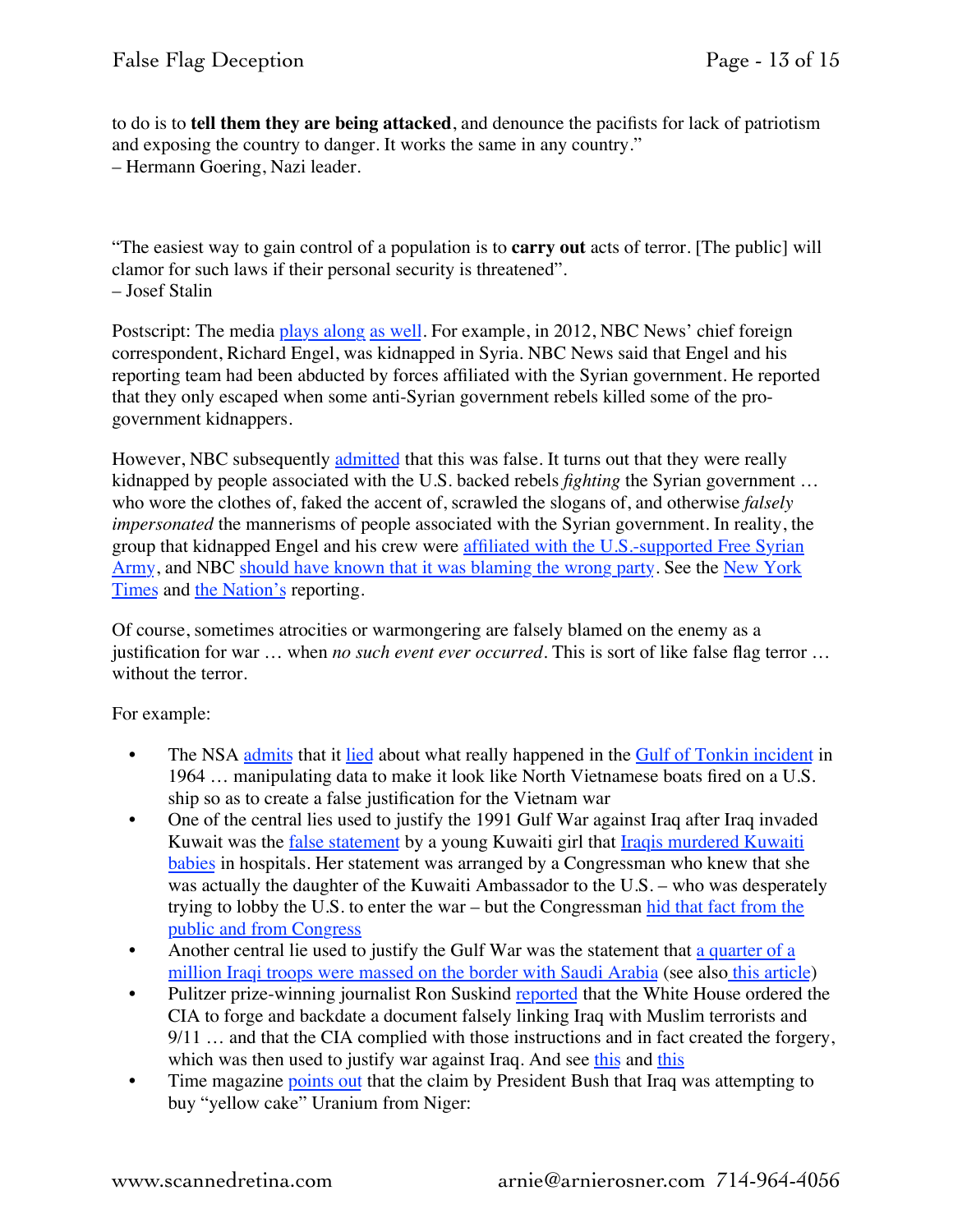had been checked out — and debunked — by U.S. intelligence a year before the President repeated it.

- [Everyone knew](http://www.washingtonsblog.com/2009/11/everyone-knew-that-iraq-didnt-have-wmds.html) that Iraq didn't have weapons of mass destruction. [More](http://www.washingtonsblog.com/2012/10/5-hours-after-the-911-attacks-donald-rumsfeld-said-my-interest-is-to-hit-saddam-he-also-said-go-massive-sweep-it-all-up-things-related-and-not-and-at-2.html)
- The [entire torture program was geared towards obtaining false confessions](http://www.washingtonsblog.com/2014/12/doesnt-mainstream-media-discuss-torture-issue.html) linking Iraq and 9/11
- CIA agents and documents [admit](https://en.wikipedia.org/wiki/Operation_Merlin) that the agency gave Iran plans for building nuclear weapons ... so it could [frame Iran for trying to build the bomb](http://www.washingtonsblog.com/2015/02/u-s-israel-busted-lying-irans-nuclear-program.html)
- The "humanitarian" wars in Syria, Libya and Yugoslavia were all justified by [exaggerated reports](http://www.washingtonsblog.com/2016/03/hillary-clinton-big-warmonger-bush-cheney.html) that the leaders of those countries were committing atrocities against their people. And [see this](http://www.nzherald.co.nz/world/news/article.cfm?c_id=2&objectid=10734384)
- [default](http://www.zerohedge.com/taxonomy/term/7)
- [None](http://www.zerohedge.com/taxonomy/term/118)
- [China](http://www.zerohedge.com/taxonomy/term/139)
- [SPY](http://www.zerohedge.com/taxonomy/term/148)
- [White House](http://www.zerohedge.com/taxonomy/term/223)
- [New York Times](http://www.zerohedge.com/category/tags/new-york-times)
- [Germany](http://www.zerohedge.com/taxonomy/term/8300)
- **[Iran](http://www.zerohedge.com/taxonomy/term/8419)**
- **[Portugal](http://www.zerohedge.com/taxonomy/term/8729)**
- **[Ireland](http://www.zerohedge.com/taxonomy/term/9119)**
- [Evans-Pritchard](http://www.zerohedge.com/category/tags/evans-pritchard)
- [Poland](http://www.zerohedge.com/category/tags/poland)
- **[Finland](http://www.zerohedge.com/category/tags/finland)**
- [NBC](http://www.zerohedge.com/category/tags/nbc)
- **[Iraq](http://www.zerohedge.com/category/tags/iraq)**
- **[Department of Justice](http://www.zerohedge.com/category/tags/department-justice)**
- [Turkey](http://www.zerohedge.com/category/tags/turkey)
- $B+$
- [Netherlands](http://www.zerohedge.com/category/tags/netherlands)
- [Israel](http://www.zerohedge.com/category/tags/israel)
- [Norway](http://www.zerohedge.com/category/tags/norway)
- [European Union](http://www.zerohedge.com/category/tags/european-union)
- [Saudi Arabia](http://www.zerohedge.com/category/tags/saudi-arabia)
- [FBI](http://www.zerohedge.com/category/tags/fbi)
- [Greece](http://www.zerohedge.com/category/tags/greece)
- **[ABC News](http://www.zerohedge.com/category/tags/abc-news)**
- [Uranium](http://www.zerohedge.com/category/tags/uranium)
- [national security](http://www.zerohedge.com/category/tags/national-security)
- **[Italy](http://www.zerohedge.com/category/tags/italy)**
- [The Graduate](http://www.zerohedge.com/category/tags/-graduate)
- **[Reality](http://www.zerohedge.com/category/tags/reality)**